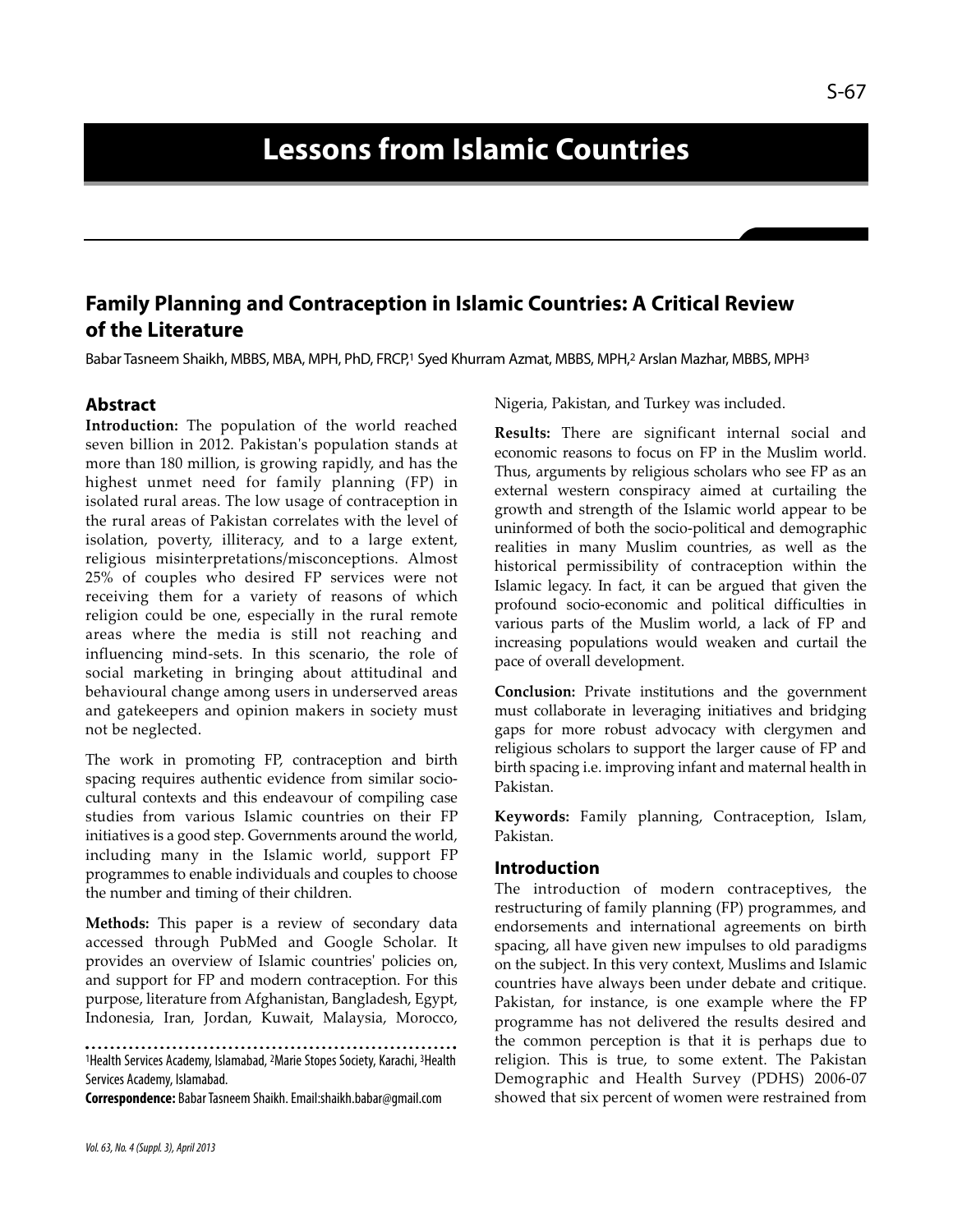using any FP method because of religious reasons or interpretations.<sup>1</sup> These interpretations and misconceptions have been propagated to declare FP a sin. The major role in this regard indubitably is of the local clergymen. Nonetheless, there are several Islamic countries that have not only presented many success stories in this regard, but have achieved control over their fertility rate and population growth rate. Governments around the world including many in the Islamic world, endorse FP programmes to facilitate individuals and couples to decide for themselves the number and timing of their children. These FP programmes have carried the slogan of improving the health of women and children besides slowing down population growth in countries where an overwhelming population growth was considered a barrier to socio-economic development. It is important to note at this juncture that most Islamic countries endorsed the Programme of Action of the United Nations 1994 International Conference on Population and Development,<sup>2</sup> and the 2000 Millennium Development Summit Declaration which called for universal access to FP information and services.<sup>3</sup> PubMed® and Google Scholar® were used as the main databases for collecting literature. This review will provide an overview of Islamic countries' policies on, and support for FP and modern contraception. For this purpose, literature from Afghanistan, Bangladesh, Egypt, Indonesia, Iran, Jordan, Kuwait, Malaysia, Morocco, Nigeria, Pakistan, and Turkey was included. This is a summary of peer-reviewed articles on Islam, contraception, and FP.

# **Pakistan's Context**

The most common factors associated with the unmet need for FP in Pakistan include women's perceptions that their mothers-in-law have different fertility goals in mind, having less than two sons or two daughters, a lack of economic independence, a lack of spousal communication on sexual matters, and religious misinterpretations.<sup>1</sup> It has often been emphasized that programmes to reduce unmet need should therefore target mothers-in-law and their religious interpretations about FP because they are the main decision-makers in matters related to couples' adoption of FP, female economic independence, and encouraging spousal communication.<sup>4</sup> Women's autonomy has also documented some significant results in accessing FP services in areas where husbands' opposition and religious opposition are the main barriers.<sup>5</sup> In another study, it was documented that it is mostly religious leaders who are against FP services and that involving

them proactively in community education is extremely important to promote contraception use.<sup>6</sup> Lady health workers (LHWs), for instance, have been found to be most effective in addressing religious myths and misconceptions with regard to FP. There is strong evidence that the LHW programme has succeeded in integrating FP into 'doorstep' provision of preventive healthcare, hence addressing the issue of women's mobility.<sup>7</sup> Other initiatives are direly needed to address the beliefs and perceptions of religious opinion givers about FP practices, and it is essential to develop the capacity of religious leaders in order to promote FP messages at the community level.<sup>8</sup> Another study states that religious leaders who had more knowledge about contraception methods actually approved of FP services. Moreover, religious leaders from more educated provinces had positive views about FP methods as compared to provinces with lower literacy rates.<sup>9</sup> Studying community health-seeking behaviours and conducting health systems research, of course, with religion, culture, and societal norms at their core, seems imperative in the context of Pakistan.<sup>10</sup>

# **Scenarios in Other Islamic Countries South East Asia**

In Bangladesh, husbands' disapproval of FP is still a deterrent to women's regulation of fertility and this phenomenon highlighted the structural influences that explain fertility regulation behaviour.<sup>11</sup> Myths, false beliefs, and rumours about the use of oral contraceptive pills, for instance, are prevalent in Bangladesh. A lack of consultation with qualified FP workers and the influence of religious norms and folk stories are still key hindrances in the uptake of oral contraceptive use.<sup>12</sup> However, the government of Bangladesh has actively engaged Islamic scholars to advocate for maternal and child health, including FP.

Even in Afghanistan, the involvement of communities along with local opinion and religious leaders has made the promotion of FP practices in rural Afghanistan possible. Dialogues with opinion leaders, clinic staff, and household members helped in understanding cultural norms and taboos in order to innovate and test FP services in a local context. Updated contraceptive information supported with Islamic ideology and the mobilization of religious leaders helped in achieving the goals of the programme.<sup>13</sup>

Malaysia already had policies for a balanced, equitable, and sustainable development before the 1994 International Conference on Population and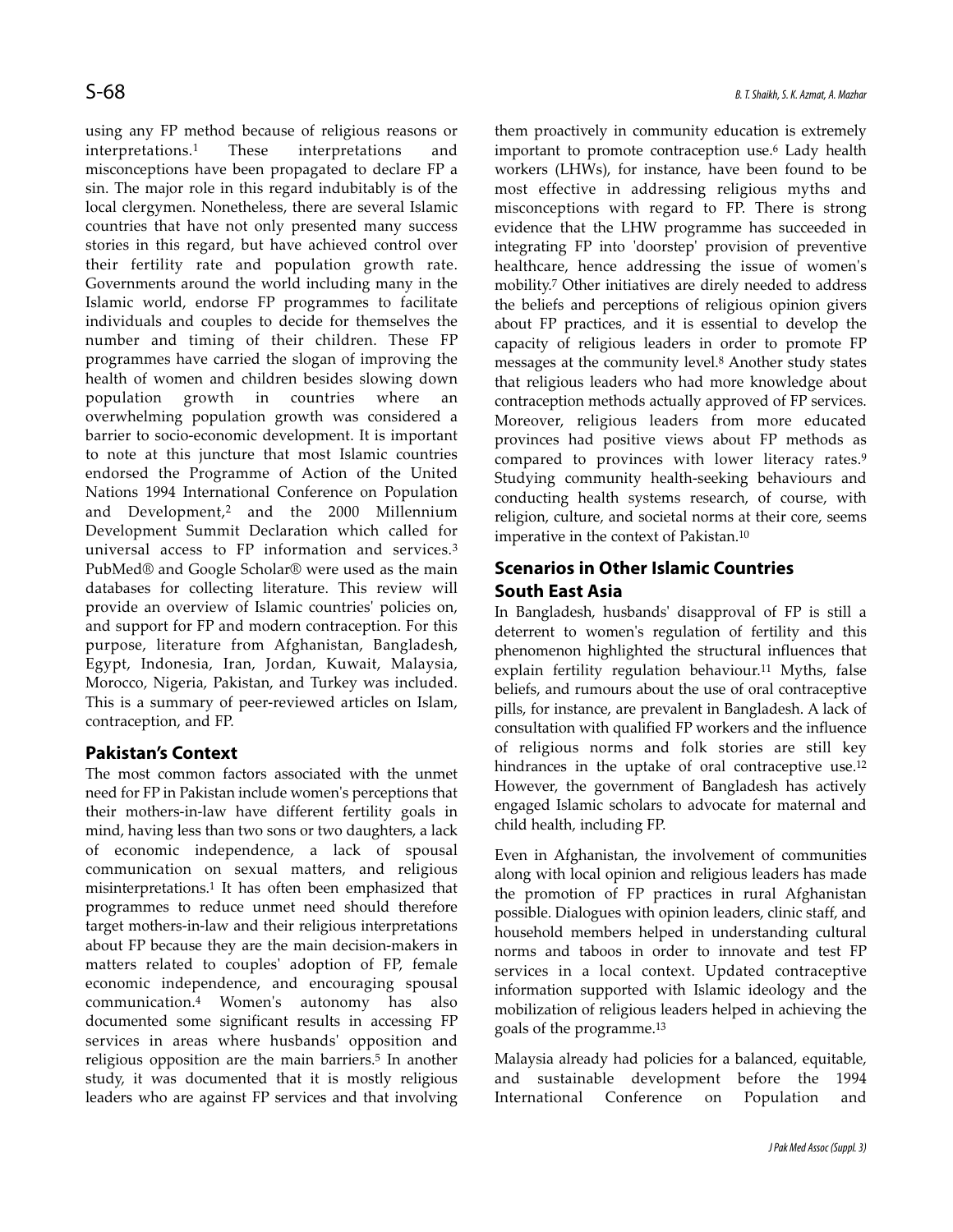Table-1: Contraceptive prevalence rates of various Islamic countries.

| Country       | Literacy rate*(%) | $CPR + (%)$ | $MMR/100,000++$ |
|---------------|-------------------|-------------|-----------------|
| Iran          | 85                | 74          | 21              |
| <b>Turkey</b> | 91                | 64          | 20              |
| Morocco       | 56                | 63          | 100             |
| Egypt         | 66                | 60          | 66              |
| Indonesia     | 92                | 60          | 220             |
| Jordan        | 92                | 56          | 63              |
| Malaysia      | 92                | 55          | 29              |
| Bangladesh    | 56                | 54          | 240             |
| Kuwait        | 94                | 52          | 14              |
| Nigeria       | 61                | 12          | 630             |
| Afghanistan   |                   | 5           | 460             |
| Pakistan      | 56                | 30          | 260             |

Sources: \* World Development Indicators 2012; + Population Reference Bureau 2012; ++ World Health Statistics 2012.

Development (ICPD). The conference gave Malaysia the opening to follow specific and more intricate issues. Reproductive health services including FP have been integrated and are available, accessible, and affordable within the existing healthcare system, both public and private. Since the government of Malaysia needed help in implementing Cairo's goals, regular consultations on programme design and implementation are held with all types of advocacy groups, the private sector, and community groups, including the clergy.<sup>14</sup>

In Indonesia, there has been widespread knowledge of contraceptive methods for some time. In 2002-2003, 99% of currently married women knew of one modern contraceptive method, at least. Contraception use increases with a woman's level of education. There is hardly any religious opposition to FP in Indonesia.<sup>15</sup>

#### **Middle East**

In Iran, decision-makers including ministry officials and religious leaders met with technical experts and collectively agreed that the country could not adequately feed, educate, house, or provide jobs to its citizens at existing levels of population growth. Faced with these facts, they took action and developed a population policy that was incorporated into the country's development plan. Family planning programmes were strengthened as a building block for poverty reduction and the achievement of national development goals.<sup>16</sup> Religious leaders have also played their role in removing community fears about contraception methods. This is the most unique and impressive approach adopted by FP programmes in Iran.<sup>17</sup> Social stigmas such as men's negative behaviours towards permanent contraception, were addressed through consultative sessions with non-state actor (ulema); however, political actors played a crucial role in these endeavours.18,19

In Egypt, the Grand Mufti, the country's most authoritative interpreter of Islamic law, issued a religious decree in the mid-1930 spermitting contraception, thus allowing the establishment of birth control clinics in Egyptian cities. He declared that the earliest followers of the Prophet (pbuh) practiced contraception with the knowledge of the Prophet, who did not forbid it. In 1964, Sheikh Hasan Ma'mun encouraged the use of contraception based on the changing needs of the Muslim people. Since 1980, religious leaders have played a major role in the public education efforts of the State Information Service by speaking out on the acceptability of birth control in the eyes of Islam.<sup>20</sup> In the 1990s, the National Population Commission made population issues part of the educational curriculum, including the religious educational curriculum.<sup>21</sup>

In Jordan, a lack of awareness and acceptance of contraceptives has been widely believed to be a socially constructed adherence to tradition, often with religious implications. Additionally, the doctrine of Islam has often been interpreted to forbid the use of FP methods. In fact, it is being argued that perhaps Muslim leaders' positions on FP are not always interpreted correctly; these leaders mayin fact, be no more opposed to reproductive health programmes than are other members of society.22,23 Traditional, familial, and religious pressures on Jordanian women were limiting factors in birth spacing. Son preferences and religious norms among Jordanian women had a strong influence on contraceptive behaviours. The involvement of religious leaders in FP programmes had a positive influence on rural Jordanian women.<sup>24</sup> Family planning programmes supported through fatwas\* triggered the contraceptive uptake among Muslim communities. The government led FP programmes and the proactive role of religious leaders was effectively persuaded younger women to seek reproductive health services.<sup>25</sup>

In Kuwait, women held the perception that FP is not allowed in Islam. Today, contraception is generally accepted in Kuwait and is often considered more important for child spacing than for family size limitation. Although Kuwait did not have any statefunded FP programme, the government provided free contraceptive products and methods.<sup>26</sup>

<sup>\*</sup>Verdicts based on Islamic principles drawn from the Quran and Hadith.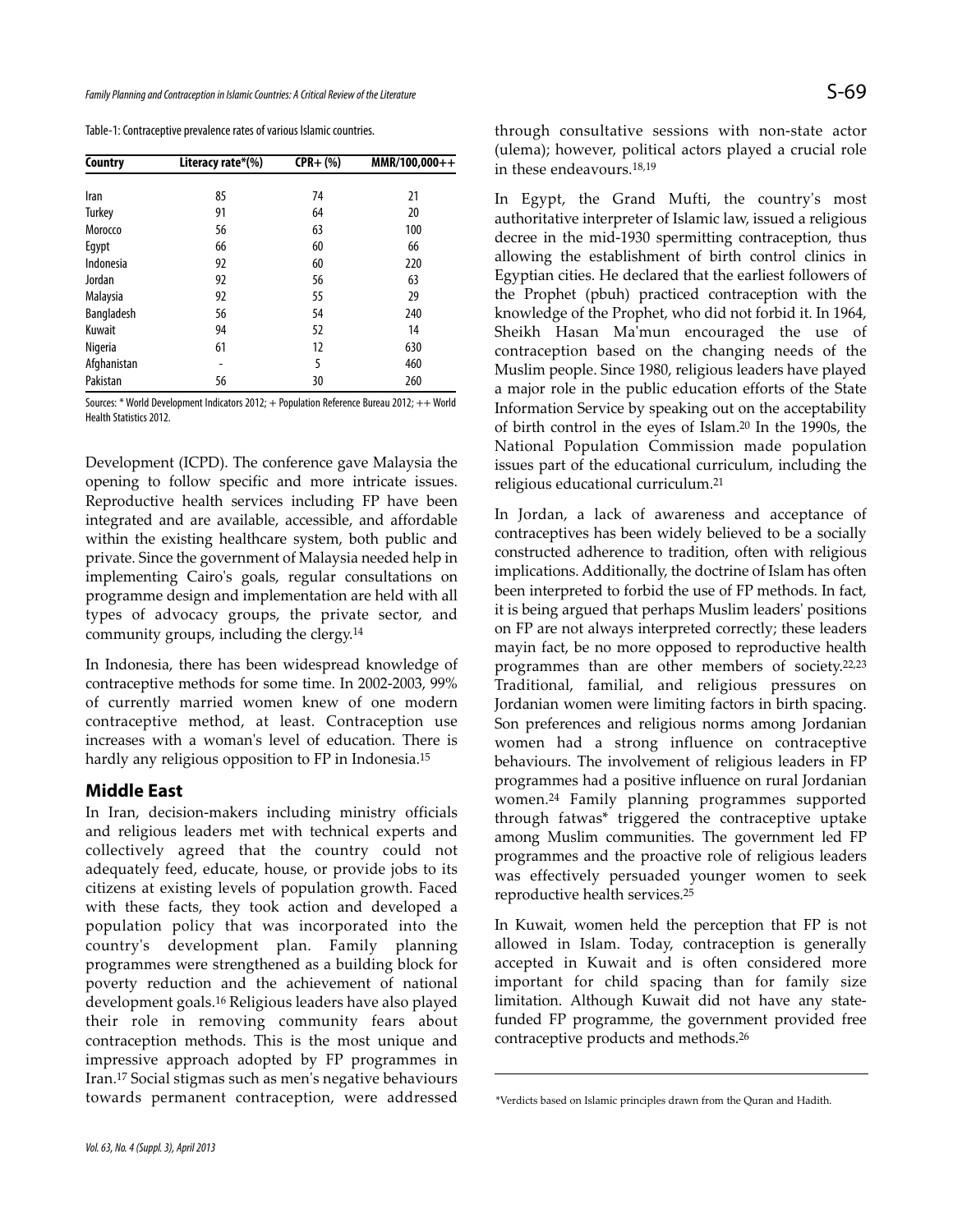#### **Europe**

In Turkey, religious leaders have a positive attitude towards contraception. The integration of religious leaders in reproductive health programmes and education on FP issues was prioritized to attain desirable fertility rates.<sup>27</sup> Family impositions and religious barriers had been important reasons for the non-use of contraception in Turkey. The effectiveness of FP programmes could only be maximized with the involvement of husbands and religious and other influential leaders in the community.<sup>28</sup> Moreover, there was a significant decline in the number of pregnancies, number of children, and spontaneous abortions over time mainly due to increases in educational and sociocultural levels, and because of the removal of religionrelated misinterpretations.29,30

### **Africa**

In Morocco, the low use of contraceptives by women was attributed to hindrances by religious extremists. Research in Morocco established that religious extremists played a strong role in the misinterpretation of Islam about FP. However, the economic conditions of the working-class community could not be neglected while looking at the complex decision making process of reproductive health practices. Clergymen were therefore engaged in the national programme to help achieve desired results.<sup>31</sup>

In Nigeria, the majority of religious leaders emphasized the importance of sexuality education in schools, yet some disagreed. It was realized that religious leaders were aware of problems related to young people's reproductive health. However, today, it is felt that the harmonization of sexuality education in schools according to cultural values, is needed.<sup>32</sup>

#### **Discussion**

Religion remains a central issue in the discourse on FP and contraception despite the assiduous efforts of state programmes on FP and birth spacing and the proactive advocacy role played by non-government organizations (NGOs). The Quran does not disallow birth control, nor does it forbid a husband or wife from spacing pregnancies or limiting the number of children. Thus, the great majority of Islamic jurists believe that FP is permissible in Islam.<sup>33</sup> The silence of the Quran on the subject of contraception could not be a matter of omission by God, as he is "All-Knowing" and Islam is understood to be an eternal religion and a code of life. The proponents of FP also note that coitus interruptus or withdrawal was practiced in the epoch of the

Prophet (pbuh) by his Companions.<sup>34</sup> The Quranic teaching for mothers to breastfeed their children for two years must be understood with its precise philosophy i.e. to allow women to have rest and restore their anatomical, physiological, and hormonal system before another pregnancy.35 In its true spirit, Islam is considerate of FP as spacing pregnancies and curtailing the number of pregnancies makes mothers more physically fit and fathers more financially at ease. None of these actions contravene any prohibition in the Quran or in the Prophet's (pbuh) tradition (Sunnah). If redundant fertility leads to a definite health nuisance for mothers and children, or economic hardship and discomfiture for fathers, or the helplessness of parents to raise their children properly, Muslims would be allowed to regulate their fertility in order to reduce these hardships.

The organized FP programmes of Egypt and Iran are noteworthy. Both often involve religious leaders in their FP campaigns. Egypt is home to Al-Azhar Mosque and Al-Azhar University, two renowned centres of Islamic teaching. These centres have frequently dispatched fatwas in favour of modern contraception and the Egyptian government has used them in its thriving FP campaigns.<sup>36</sup> As a consequence, contraceptives are available in Egypt in all government primary healthcare facilities. Since the reinstatement of Iran's national FP programme, the Ministry of Health and Medical Education in Tehran has regularly issued fatwas to its provincial offices and down to the lower strata of the health network to remove any doubts that health providers or clients may have about the permissibility of FP and contraception in Islam. Health clinics must display the fatwas for their clients as a ready reference. Moreover, the issuing of fatwas on FP is not the monopoly of the ministry of Health office in Tehran; these rulings can be sought from local clergies, as well.<sup>37</sup> However, there is a stern prerequisite in this case - the capacity building of religious leaders. It is absolutely imperative that religious leaders and local clergymen possess accurate and appropriate information and skills to help their followers make informed choices on matters related to health and wellbeing, particularly on matters related to FP and birth spacing. There is a need to mobilize and sensitize these stakeholders to play their parts as a matter of social responsibility towards saving women from unwanted pregnancies and improving children's health.

For a country like Pakistan, the enormity of this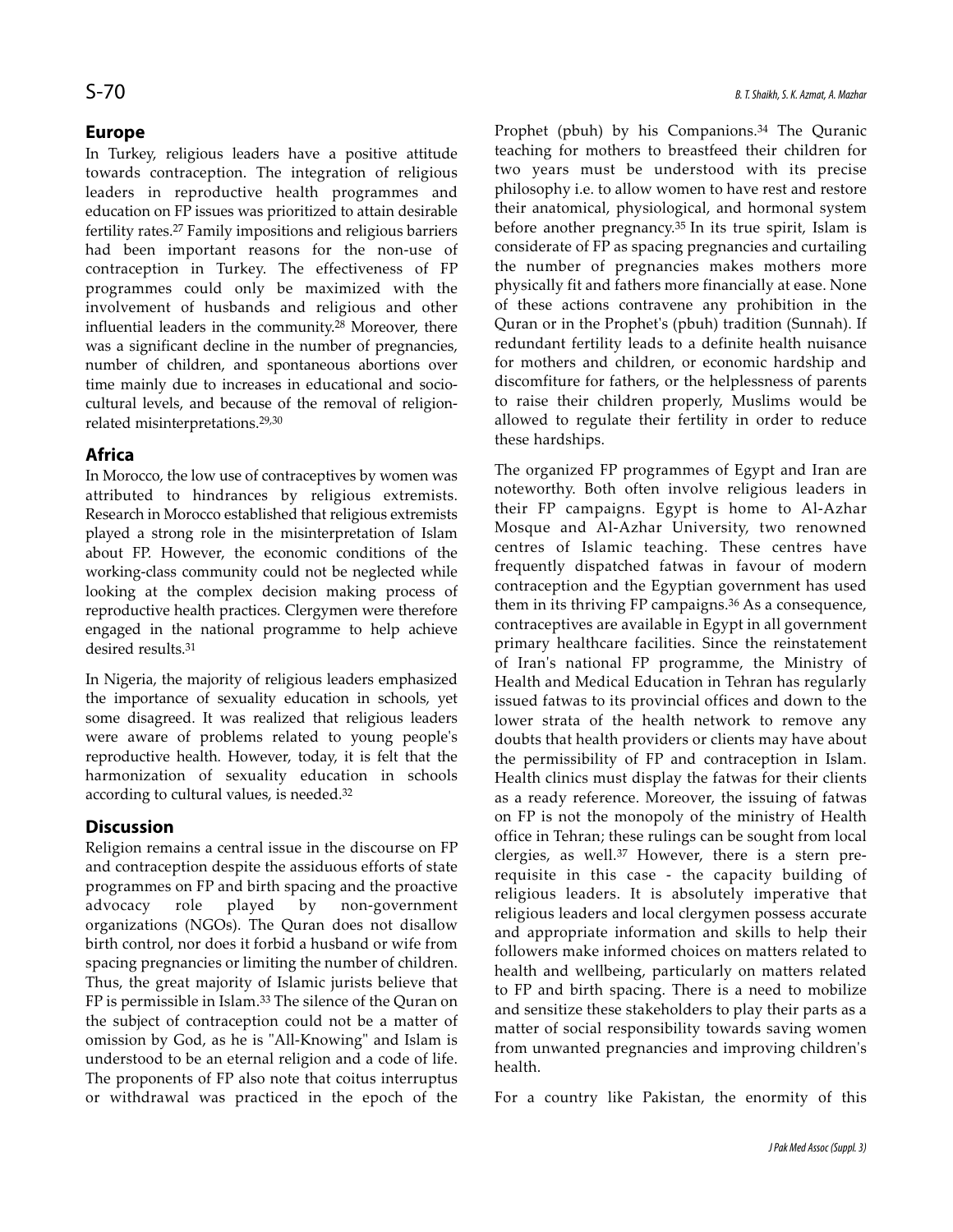emergency of population overgrowth coupled with illiteracy and poverty has emerged as a menace to the social system. It is a major impediment in the path of all efforts to improve living standards.<sup>38</sup> It is strongly suggested for all future interventions encompassing FP as their mainstay, to advocate the concept for the betterment of mother's and children's health. The concept of spacing children means the practice of contraception in order to allow a rational time period between the births of any two children: the point being that each child receives ample attention in its upbringing. A mother's full attention is required in the difficult task of nourishing, training, and educating a child. It is very difficult to provide this essential care and attention for each child if a baby is born every year. Moreover, according to Islamic jurisprudence, fatwas, and the case studies of various Islamic countries, it can be deduced that if another pregnancy would seriously affect the care and upbringing of an existing child, then reversible methods of birth control may be practiced. Family planning has always been tainted by its association with population control the discredited attempts by various countries to reduce their populations through coercion. Hence, this approach has damaged the programme's overall spirit. Today, it is about global population planning where the number has crossed seven billion. Future interventions must provide FP, birth spacing, and general mother and child health services to women and girls around the world to eventually change the course of their lives. That is what will make the paradigm of FP transformational. In this regard, social marketing has shown successful results in bringing about behaviour change towards the uptake of birth spacing methods in Pakistan and elsewhere. However, since the coverage of social marketing was limited to urban and peri-urban areas of the country, the desired result of fertility control was not achieved, especially amongst rural women.

#### **Conclusion**

The issue of FP and contraception in Islam has become a grave concern because of unprecedented population growth around the globe; Indonesia and Pakistan are major contributors. Other Islamic developing countries present maternal and child health indicators which are not on track to achieve the millennium development goals (MDGs) set for 2015. Having recognized that Islam is still the mainstay in the debate on FP and contraception in Islamic countries, religious leaders, ulema, scholars, think tanks, and even local clergymen should be disseminating the correct information and

actively engaging in advocacy for the promotion of birth spacing for the improvement of maternal and child health outcomes. Improving literacy rates through investment in girls' education is another proven strategy to improve reproductive behaviours. This becomes even more relevant for the developing countries listed in this paper where maternal and child health indicators cannot be compared with those of the developed world.

#### **Acknowledgements**

This manuscript was written with the technical, administrative, logistic, and financial support of the Marie Stopes Society (MSS), Pakistan. The authors are indebted to Dr. Mohsina Bilgrami, country director, MSS who provided direction and oversight for this work.

#### **Conflicts of interest**

There are no conflicts of interest.

#### **References**

- Pakistan Demographic and Health Survey (PDHS) 2006-7. Islamabad, Pakistan: National Institute of Population Studies (NIPS); Macro International Ltd.; 2008.
- 2. International conference on population and development. Cairo: United Nations; 1994.
- 3. The millennium summit. New York (NY): United Nations; 2000.
- 4. Pasha O, Fikree FF, Vermund S. Determinants of unmet need for family planning in squatter settlements in Karachi, Pakistan. Asia Pac Popul J 2001;16(2):93-108.
- 5. Stephenson R, Hennink M. Barriers to family planning service use among the urban poor in Pakistan. Asia Pac Popul J 2004;19(2):5-26.
- 6. Ali M, Ushijima H. Perceptions of men on role of religious leaders in reproductive health issues in rural Pakistan. J Biosoc Sci 2005 Jan;37(1):115-22.
- 7. Douthwaite M, Ward P. Increasing contraceptive use in rural Pakistan: An evaluation of the lady health worker programme. Health Policy & Planning 2005;20(2):117-223.
- 8. Azmat SK. Mobilizing male opinion leaders' support forfamily planningto improve maternal health: A theory-based qualitative study from Pakistan. 2011; 4: 421-431. J Multidiscip Healthc 2011;4:421-31.
- 9. Nasir JA, inde A. Factors associated with contraceptive approval among religious leaders in Pakistan. 2011; 43: 587-596. J Biosoc Sci 2011;43:587-96.
- 10. Shaikh BT. Unmet need for family planning in Pakistan-PDHS 2006-7: It's time to re-examine déjà vu. Open Access Journal of Contraception 2010;1:113-8.
- 11. Kamal N. The influence of husbands on contraceptive use by Bangladeshi women. Health Policy & Planning 2000;15(1):43-51.
- 12. Zafarullah AN, Humble ME. Determinants of oral contraceptive pill use and its discontinuation among rural women in Bangladesh. Reproductive Medicine & Biology 2006;5:111-21.
- 13. Huber D, Saeedi N, amadi AK. Achieving success with family planning in rural Afghanistan. Bulletin of World Health Organization 2010;88:227-31.
- 14. Ismail PZ. Available, accessible, and affordable. The Hague forum Integration 1995;60(25).